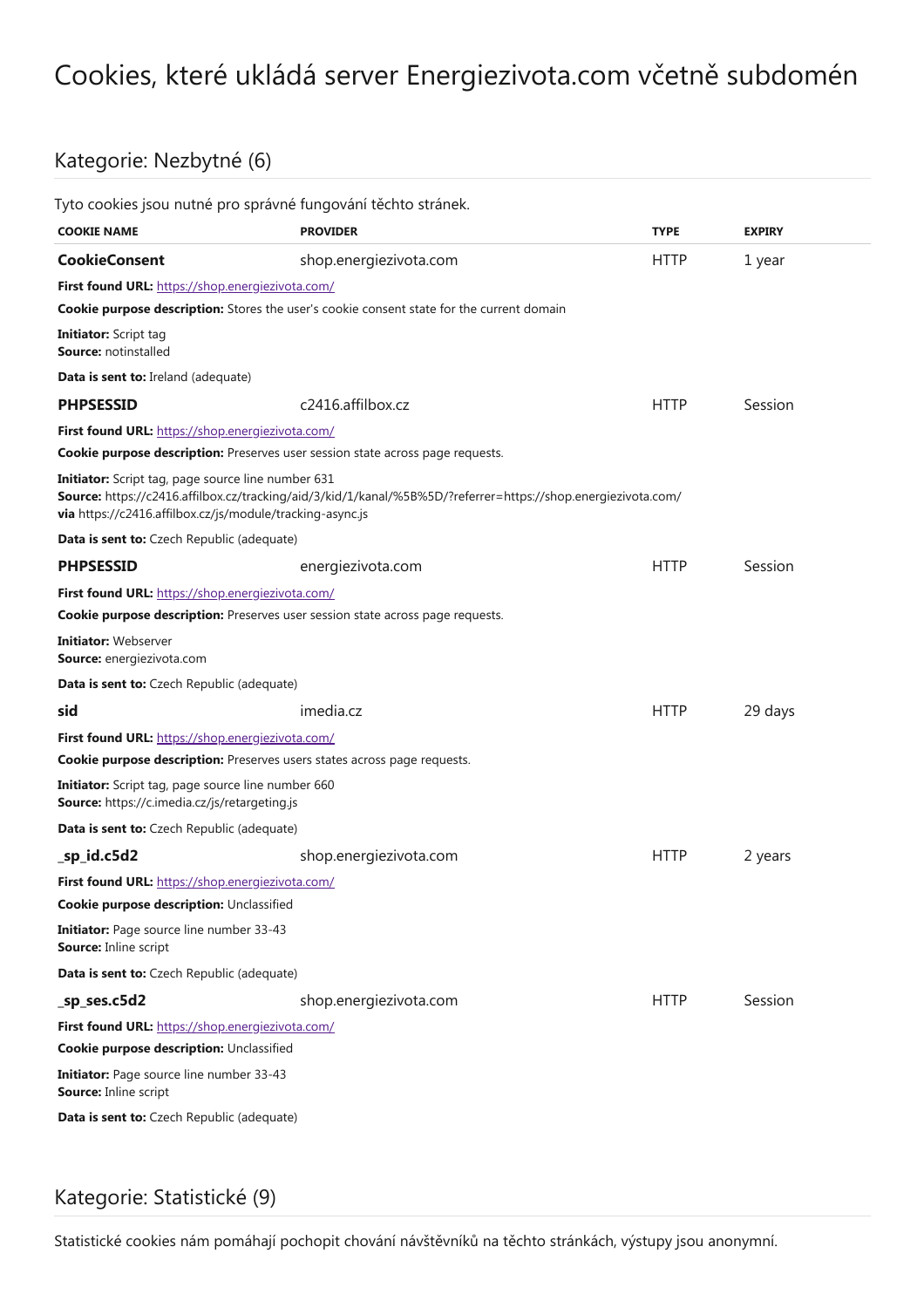| <b>COOKIE NAME</b>                                                                                                                                                                                           | <b>PROVIDER</b>        | <b>TYPE</b> | <b>EXPIRY</b> |
|--------------------------------------------------------------------------------------------------------------------------------------------------------------------------------------------------------------|------------------------|-------------|---------------|
| @@History/@@scroll #                                                                                                                                                                                         | shop.energiezivota.com | <b>HTML</b> | Session       |
| First found URL: https://shop.energiezivota.com/                                                                                                                                                             |                        |             |               |
| Cookie purpose description: Unclassified                                                                                                                                                                     |                        |             |               |
| <b>Initiator:</b> Page source line number 33-43<br><b>Source: Inline script</b>                                                                                                                              |                        |             |               |
| Data is sent to: Czech Republic (adequate)                                                                                                                                                                   |                        |             |               |
| _ga                                                                                                                                                                                                          | shop.energiezivota.com | <b>HTTP</b> | 2 years       |
| First found URL: https://shop.energiezivota.com/                                                                                                                                                             |                        |             |               |
| Cookie purpose description: Registers a unique ID that is used to generate statistical data on how the visitor uses the website.                                                                             |                        |             |               |
| <b>Initiator:</b> Script tag, page source line number 53<br>Source: https://www.googletagmanager.com/gtm.js?id=GTM-5JC36Z                                                                                    |                        |             |               |
| <b>Data is sent to: United States (adequate)</b>                                                                                                                                                             |                        |             |               |
| _gat                                                                                                                                                                                                         | shop.energiezivota.com | <b>HTTP</b> | Session       |
| First found URL: https://shop.energiezivota.com/                                                                                                                                                             |                        |             |               |
| <b>Cookie purpose description:</b> Used by Google Analytics to throttle request rate                                                                                                                         |                        |             |               |
| <b>Initiator:</b> Script tag, page source line number 53<br>Source: https://www.googletagmanager.com/gtm.js?id=GTM-5JC36Z                                                                                    |                        |             |               |
| <b>Data is sent to: United States (adequate)</b>                                                                                                                                                             |                        |             |               |
| dot.asp                                                                                                                                                                                                      | toplist.cz             | Pixel       | Session       |
| First found URL: https://shop.energiezivota.com/                                                                                                                                                             |                        |             |               |
| Cookie purpose description: Unclassified                                                                                                                                                                     |                        |             |               |
| Initiator: Script tag, page source line number 578<br>Source: https://toplist.cz/dot.asp?id=1698349&http=https%3A//shop.energiezivota.com/&t=eshop%20Energie%20%25u017Eivota&wi=1024&h<br>$e = 7688c d = 24$ |                        |             |               |
| Data is sent to: Czech Republic (adequate)                                                                                                                                                                   |                        |             |               |
| _gid                                                                                                                                                                                                         | shop.energiezivota.com | <b>HTTP</b> | Session       |
| First found URL: https://shop.energiezivota.com/                                                                                                                                                             |                        |             |               |
| Cookie purpose description: Registers a unique ID that is used to generate statistical data on how the visitor uses the website.                                                                             |                        |             |               |
| Initiator: Script tag, page source line number 53<br>Source: https://www.googletagmanager.com/gtm.js?id=GTM-5JC36Z                                                                                           |                        |             |               |
| Data is sent to: United States (adequate)                                                                                                                                                                    |                        |             |               |
| ui                                                                                                                                                                                                           | toplist.cz             | <b>HTTP</b> | 29 days       |
| First found URL: https://shop.energiezivota.com/                                                                                                                                                             |                        |             |               |
| Cookie purpose description: Unclassified                                                                                                                                                                     |                        |             |               |
| Initiator: Script tag, page source line number 578<br>Source: https://toplist.cz/dot.asp?id=1698349&http=https%3A//shop.energiezivota.com/&t=eshop%20Energie%20%25u017Eivota&wi=1024&h<br>$e = 7688c d = 24$ |                        |             |               |
| Data is sent to: Czech Republic (adequate)                                                                                                                                                                   |                        |             |               |

## Kategorie: Marketing (7)

Marketingové cookies se používají ke sledování chování návštěvníků na webových stránkách pro relevantní zobrazování reklam, tudíž jsou důležité pro provozovatele inzertních sítí a další třetí strany s tím související.

| <b>COOKIE NAME</b>                                        | <b>PROVIDER</b> | <b>TYPE</b> | <b>EXPIRY</b> |  |
|-----------------------------------------------------------|-----------------|-------------|---------------|--|
| ads/user-lists/#                                          | google.com      | Pixel       | Session       |  |
| First found URL: https://shop.energiezivota.com/          |                 |             |               |  |
| <b>Cookie purpose description: Unclassified</b>           |                 |             |               |  |
| <b>Initiator:</b> Script tag, page source line number 669 |                 |             |               |  |

Source: https://www.googleadservices.com/pagead/conversion.js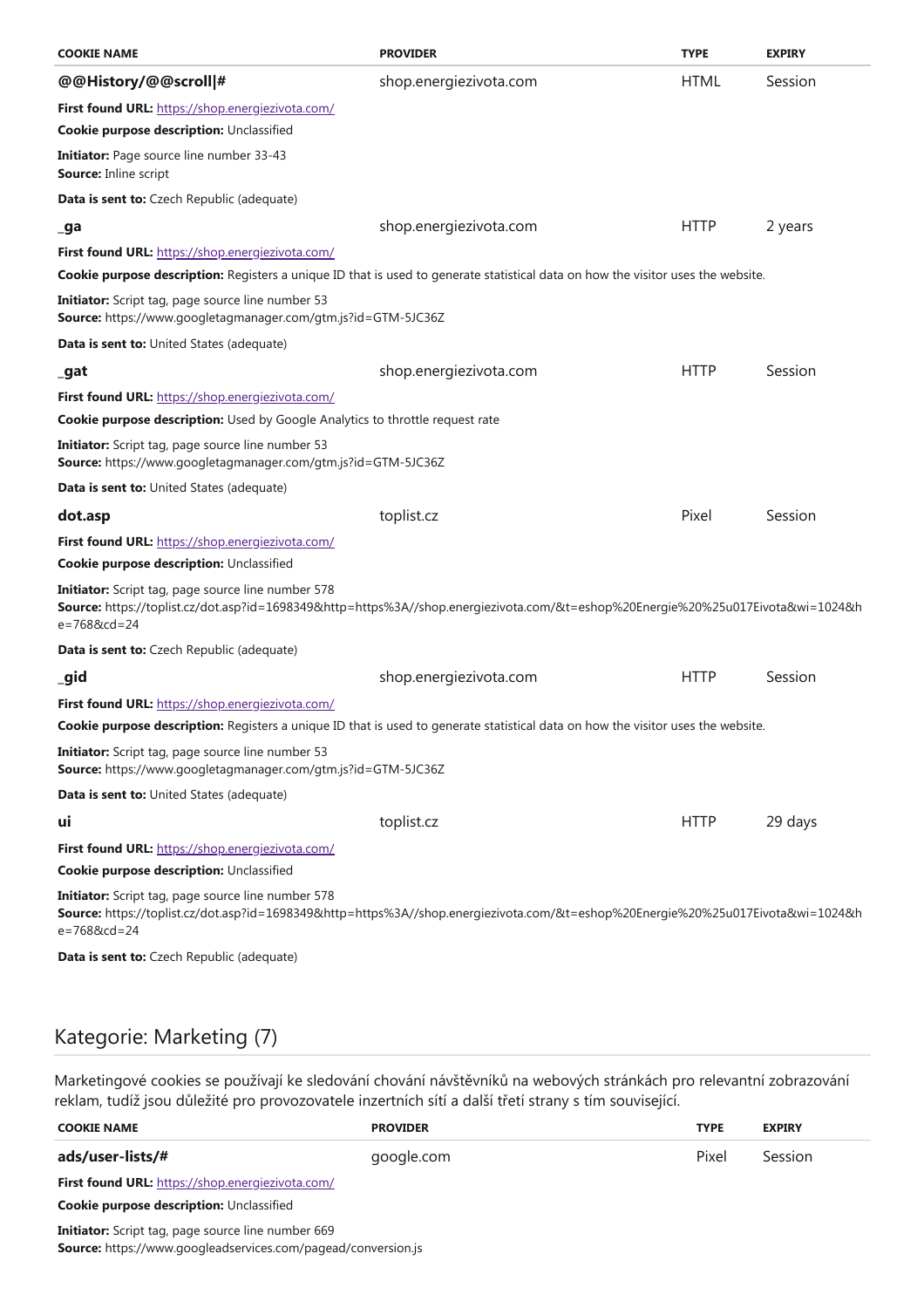| Data is sent to: United States (adequate)                                                                                                                                                                                                                                                                                                                            |                                                                                                                                                                                                                                                    |             |          |  |  |
|----------------------------------------------------------------------------------------------------------------------------------------------------------------------------------------------------------------------------------------------------------------------------------------------------------------------------------------------------------------------|----------------------------------------------------------------------------------------------------------------------------------------------------------------------------------------------------------------------------------------------------|-------------|----------|--|--|
| fr                                                                                                                                                                                                                                                                                                                                                                   | facebook.com                                                                                                                                                                                                                                       | <b>HTTP</b> | 3 months |  |  |
| First found URL: https://shop.energiezivota.com/                                                                                                                                                                                                                                                                                                                     |                                                                                                                                                                                                                                                    |             |          |  |  |
| advertisers.                                                                                                                                                                                                                                                                                                                                                         | Cookie purpose description: Used by Facebook to deliver a series of advertisement products such as real time bidding from third party                                                                                                              |             |          |  |  |
| <b>Initiator:</b> Script tag, page source line number 23<br>via https://connect.facebook.net/en_US/fbevents.js                                                                                                                                                                                                                                                       | Source: https://www.facebook.com/tr/?id=1755223584705716&ev=PageView&dl=https%3A%2F%2Fshop.energiezivota.com%2F&rl=https%3A%<br>2F%2Fshop.energiezivota.com%2F&if=false&ts=1527106345083&sw=1024&sh=768&v=2.8.14&r=stable&ec=0&o=28⁢=1527106344924 |             |          |  |  |
| Data is sent to: United States (adequate)                                                                                                                                                                                                                                                                                                                            |                                                                                                                                                                                                                                                    |             |          |  |  |
| <b>IDE</b>                                                                                                                                                                                                                                                                                                                                                           | doubleclick.net                                                                                                                                                                                                                                    | <b>HTTP</b> | 1 year   |  |  |
| First found URL: https://shop.energiezivota.com/                                                                                                                                                                                                                                                                                                                     |                                                                                                                                                                                                                                                    |             |          |  |  |
| dvertiser's ads with the purpose of measuring the efficacy of an ad and to present targeted ads to the user.                                                                                                                                                                                                                                                         | Cookie purpose description: Used by Google DoubleClick to register and report the website user's actions after viewing or clicking one of the a                                                                                                    |             |          |  |  |
| Initiator: Script tag, page source line number 669<br>Source: https://www.googleadservices.com/pagead/conversion.js                                                                                                                                                                                                                                                  |                                                                                                                                                                                                                                                    |             |          |  |  |
| <b>Data is sent to: United States (adequate)</b>                                                                                                                                                                                                                                                                                                                     |                                                                                                                                                                                                                                                    |             |          |  |  |
| r/collect                                                                                                                                                                                                                                                                                                                                                            | doubleclick.net                                                                                                                                                                                                                                    | Pixel       | Session  |  |  |
| First found URL: https://shop.energiezivota.com/                                                                                                                                                                                                                                                                                                                     |                                                                                                                                                                                                                                                    |             |          |  |  |
| Cookie purpose description: Unclassified                                                                                                                                                                                                                                                                                                                             |                                                                                                                                                                                                                                                    |             |          |  |  |
| Initiator: Script tag, page source line number 53<br>Source: https://stats.g.doubleclick.net/r/collect?v=1&aip=1&t=dc&_r=3&tid=UA-78689658-1&cid=2078722422.1527106354&jid=1425081947&<br>_gid=1956964625.1527106354&gjid=1459028221&_v=j68&z=338589545<br>via https://www.googletagmanager.com/gtm.js?id=GTM-5JC36Z                                                 |                                                                                                                                                                                                                                                    |             |          |  |  |
| <b>Data is sent to: United States (adequate)</b>                                                                                                                                                                                                                                                                                                                     |                                                                                                                                                                                                                                                    |             |          |  |  |
| retargeting                                                                                                                                                                                                                                                                                                                                                          | imedia.cz                                                                                                                                                                                                                                          | Pixel       | Session  |  |  |
| First found URL: https://shop.energiezivota.com/                                                                                                                                                                                                                                                                                                                     |                                                                                                                                                                                                                                                    |             |          |  |  |
| Cookie purpose description: Unclassified                                                                                                                                                                                                                                                                                                                             |                                                                                                                                                                                                                                                    |             |          |  |  |
| Initiator: Script tag, page source line number 660<br>Source: https://c.imedia.cz/retargeting?id=23195&category=&itemId=&url=https%3A%2F%2Fshop.energiezivota.com%2F<br>via https://c.imedia.cz/js/retargeting.js                                                                                                                                                    |                                                                                                                                                                                                                                                    |             |          |  |  |
| Data is sent to: Czech Republic (adequate)                                                                                                                                                                                                                                                                                                                           |                                                                                                                                                                                                                                                    |             |          |  |  |
| test_cookie                                                                                                                                                                                                                                                                                                                                                          | doubleclick.net                                                                                                                                                                                                                                    | <b>HTTP</b> | Session  |  |  |
| First found URL: https://shop.energiezivota.com/                                                                                                                                                                                                                                                                                                                     |                                                                                                                                                                                                                                                    |             |          |  |  |
| <b>Cookie purpose description:</b> Used to check if the user's browser supports cookies.                                                                                                                                                                                                                                                                             |                                                                                                                                                                                                                                                    |             |          |  |  |
| <b>Initiator:</b> Script tag, page source line number 669<br>Source: https://www.googleadservices.com/pagead/conversion.js                                                                                                                                                                                                                                           |                                                                                                                                                                                                                                                    |             |          |  |  |
| Data is sent to: United States (adequate)                                                                                                                                                                                                                                                                                                                            |                                                                                                                                                                                                                                                    |             |          |  |  |
| tr                                                                                                                                                                                                                                                                                                                                                                   | facebook.com                                                                                                                                                                                                                                       | Pixel       | Session  |  |  |
| First found URL: https://shop.energiezivota.com/                                                                                                                                                                                                                                                                                                                     |                                                                                                                                                                                                                                                    |             |          |  |  |
| Cookie purpose description: Unclassified                                                                                                                                                                                                                                                                                                                             |                                                                                                                                                                                                                                                    |             |          |  |  |
| <b>Initiator:</b> Script tag, page source line number 23<br>Source: https://www.facebook.com/tr/?id=1755223584705716&ev=PageView&dl=https%3A%2F%2Fshop.energiezivota.com%2F&rl=https%3A%<br>2F%2Fshop.energiezivota.com%2F&if=false&ts=1527106345083&sw=1024&sh=768&v=2.8.14&r=stable&ec=0&o=28⁢=1527106344924<br>via https://connect.facebook.net/en_US/fbevents.js |                                                                                                                                                                                                                                                    |             |          |  |  |
| <b>Data is sent to: United States (adequate)</b>                                                                                                                                                                                                                                                                                                                     |                                                                                                                                                                                                                                                    |             |          |  |  |
| <b>SERVERID</b>                                                                                                                                                                                                                                                                                                                                                      | c2416.affilbox.cz                                                                                                                                                                                                                                  | <b>HTTP</b> | Session  |  |  |
| First found URL: https://shop.energiezivota.com/                                                                                                                                                                                                                                                                                                                     |                                                                                                                                                                                                                                                    |             |          |  |  |
| Cookie purpose description: Unclassified                                                                                                                                                                                                                                                                                                                             |                                                                                                                                                                                                                                                    |             |          |  |  |
| <b>Initiator:</b> Script tag, page source line number 631<br>Source: https://c2416.affilbox.cz/js/module/tracking-async.js                                                                                                                                                                                                                                           |                                                                                                                                                                                                                                                    |             |          |  |  |
| Data is sent to: Czech Republic (adequate)                                                                                                                                                                                                                                                                                                                           |                                                                                                                                                                                                                                                    |             |          |  |  |
| ecomail-forms-tracker/i.gif                                                                                                                                                                                                                                                                                                                                          | s3-eu-west-1.amazonaws.com                                                                                                                                                                                                                         | Pixel       | Session  |  |  |